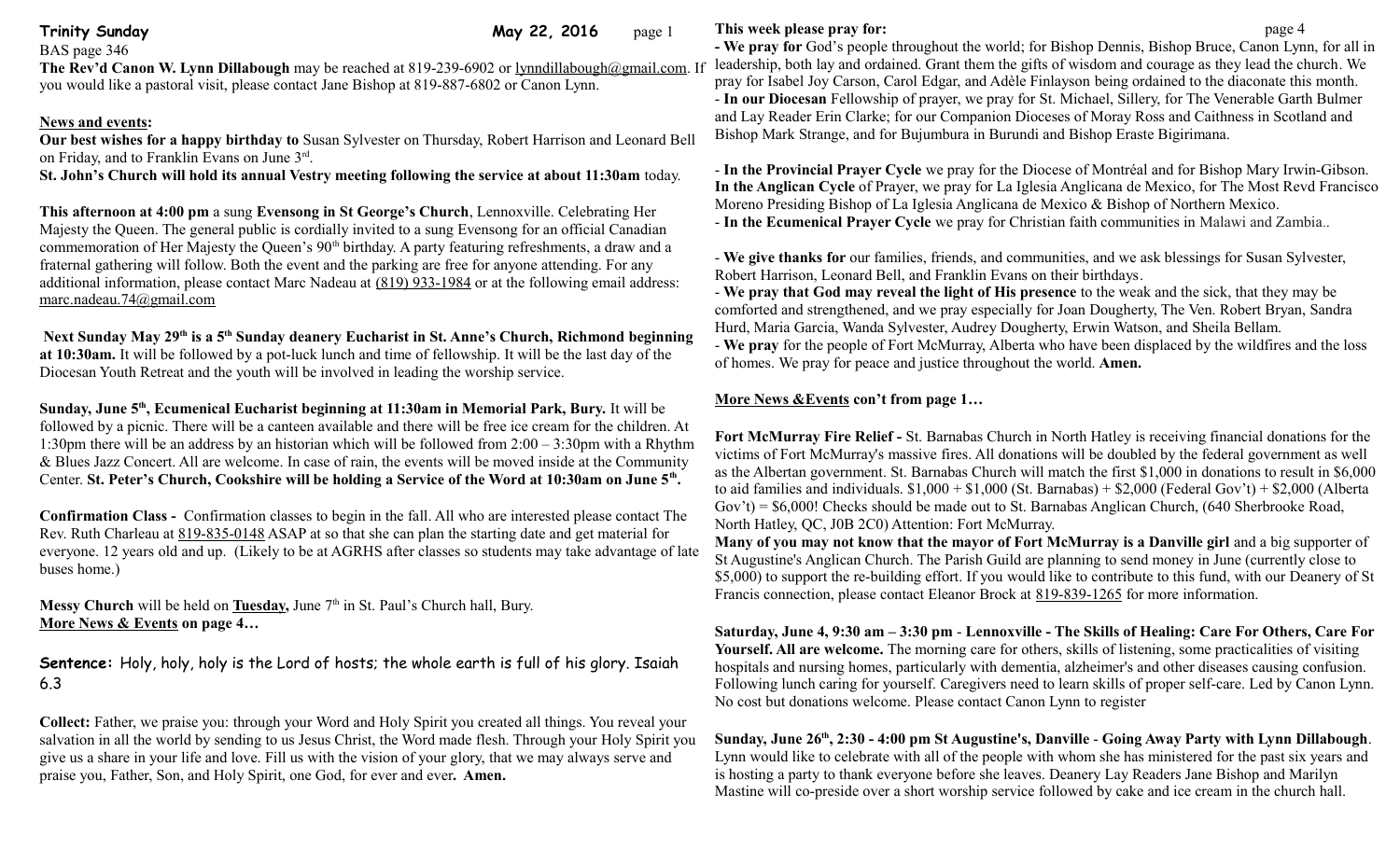**Readings for Pentecost +3 (Proper 10) June 5, 2016** (Year C)

A Reading from the First Book of Kings...<sup>8</sup>Then the word of the Lord came to him, saying,<sup>94</sup>Go now to Zarephath, which belongs to Sidon, and live there; for I have commanded a widow there to feed you."<sup>10</sup>So he set out and went to Zarephath. When he came to the gate of the town, a widow was there gathering sticks; he called to her and said, "Bring me a little water in a vessel, so that I may drink."<sup>11</sup>As she was going to bring it, he called to her and said, "Bring me a morsel of bread in your hand."<sup>12</sup>But she said, "As the Lord your God lives, I have nothing baked, only a handful of meal in a jar, and a little oil in a jug; I am now gathering a couple of sticks, so that I may go home and prepare it for myself and my son, that we may eat it, and die."<sup>13</sup>Elijah said to her, "Do not be afraid; go and do as you have said; but first make me a little cake of it and bring it to me, and afterwards make something for yourself and your son.<sup>14</sup>For thus says the Lord the God of Israel: The jar of meal will not be emptied and the jug of oil will not fail until the day that the Lord sends rain on the earth."<sup>15</sup>She went and did as Elijah said, so that she as well as he and her household ate for many days.<sup>16</sup>The jar of meal was not emptied, neither did the jug of oil fail, according to the word of the Lord that he spoke by Elijah.

(<sup>17</sup>After this the son of the woman, the mistress of the house, became ill; his illness was so severe that there was no breath left in him.<sup>18</sup>She then said to Elijah, "What have you against me, O man of God? You have come to me to bring my sin to remembrance, and to cause the death of my son!"<sup>19</sup>But he said to her, "Give me your son." He took him from her bosom, carried him up into the upper chamber where he was lodging, and laid him on his own bed.<sup>20</sup>He cried out to the Lord, "O Lord my God, have you brought calamity even upon the widow with whom I am staying, by killing her son?"<sup>21</sup>Then he stretched himself upon the child three times, and cried out to the Lord, "O Lord my God, let this child's life come into him again."<sup>22</sup>The Lord listened to the voice of Elijah; the life of the child came into him again, and he revived.<sup>23</sup>Elijah took the child, brought him down from the upper chamber into the house, and gave him to his mother; then Elijah said, "See, your son is alive."<sup>24</sup>So the woman said to Elijah, "Now I know that you are a man of God, and that the word of the Lord in your mouth is truth.") *1 Kings 17:8-16(17-24)* 

### **Psalm 146 (**BAS page 905)

<sup>1</sup>Praise the Lord! Praise the Lord, O my soul! <sup>2</sup>I will praise the Lord as long as I live; I will sing praises to my God all my life long. <sup>3</sup>Do not put your trust in princes, in mortals, in whom there is no help. <sup>4</sup>When their breath departs, they return to the earth; on that very day their plans perish. <sup>5</sup>Happy are those whose help is the God of Jacob, whose hope is in the Lord their God, <sup>6</sup>who made heaven and earth, the sea, and all that is in them; who keeps faith forever; <sup>7</sup>who executes justice for the oppressed; who gives food to the hungry. The bring peace, and wholeness, and joy, and new life. So the next time you find yourself in between a rock and Lord sets the prisoners free; <sup>8</sup>the Lord opens the eyes of the blind. The Lord lifts up those who are bowed down; the Lord loves the righteous. <sup>9</sup>The Lord watches over the strangers; he upholds the orphan and the widow, but the way of the wicked he brings to ruin. <sup>10</sup>The Lord will reign forever, your God, O Zion, for all generations. Praise the Lord!

**A Reading from the Letter of Paul to the Galatians…**<sup>11</sup>For I want you to know, brothers and sisters, that the gospel that was proclaimed by me is not of human origin; <sup>12</sup>for I did not receive it from a human source, nor was I taught it, but I received it through a revelation of Jesus Christ.<sup>13</sup>You have heard, no doubt, of my earlier life in Judaism. I was violently persecuting the church of God and was trying to destroy it.<sup>14</sup>I advanced in Judaism beyond many among my people of the same age, for I was far more zealous for the traditions of my ancestors.<sup>15</sup>But when God, who had set me apart before I was born and called me through his grace, was pleased<sup>16</sup>to reveal his Son to me, so that I might proclaim him among the Gentiles, I did not

confer with any human being,<sup>17</sup>nor did I go up to Jerusalem to those who were already apostles before me, but I went away at once into Arabia, and afterwards I returned to Damascus.<sup>18</sup>Then after three years I did go up to Jerusalem to visit Cephas and stayed with him fifteen days;<sup>19</sup>but I did not see any other apostle except James the Lord's brother.<sup>20</sup>In what I am writing to you, before God, I do not lie!<sup>21</sup>Then I went into the regions of Syria and Cilicia,<sup>22</sup>and I was still unknown by sight to the churches of Judea that are in Christ;<sup>23</sup>they only heard it said, "The one who formerly was persecuting us is now proclaiming the faith he once tried to destroy."<sup>24</sup>And they glorified God because of me. *Galatians 1:11-24*

**The Holy Gospel of our Lord Jesus Christ according to Luke…**<sup>11</sup>Soon afterwards he went to a town called Nain, and his disciples and a large crowd went with him.<sup>12</sup>As he approached the gate of the town, a man who had died was being carried out. He was his mother's only son, and she was a widow; and with her was a large crowd from the town.<sup>13</sup>When the Lord saw her, he had compassion for her and said to her, "Do not weep."<sup>14</sup>Then he came forward and touched the bier, and the bearers stood still. And he said, "Young man, I say to you, rise!"<sup>15</sup>The dead man sat up and began to speak, and Jesus gave him to his mother.<sup>16</sup>Fear seized all of them; and they glorified God, saying, "A great prophet has risen among us!" and "God has looked favourably on his people!"<sup>17</sup>This word about him spread throughout Judea and all the surrounding country. *Luke 7:11-17*

**Reflection:**The Gospels are full of the miracles of Jesus and yet I dare say that Jesus never worked a miracle in response to the demand for him to prove himself. He worked miracles in response to human need. And in many cases, as in our lesson for today, the Gospels state plainly that Jesus acted out of his compassion for those who were in need. In this case it was a widow whose only son had just died--which meant she would probably be reduced to begging if she survived at all. But Jesus intervened in a way that looks a lot like what the Psalmist said about the way God operates in our world. In fact, one of the primary purposes of Jesus' miracles was to demonstrate that God is indeed at work among us with the kind of compassion and mercy the Psalmist describes.

The only real answer to the question, "who can you believe in?" is the same one it has always been: the God who is utterly faithful. Let's be clear: trusting God doesn't mean that we can predict what the outcome will be, or that we will get exactly what we want exactly when we want it. But we can trust God to be at work in our lives for our best interest. In our lesson for today the Psalmist has a lot to say about the character of God and what God is up to in this world. And Jesus, by his acts of compassion, goes about demonstrating that God is indeed doing just what the ancient Scriptures said: working in all our lives for his good purposes, to a hard place, and you wonder who you can turn to, I think you can trust that this God is someone we can all believe in. – Alan Brehm

### **Chuckles: What's the difference between a dead skunk in the road and a dead lawyer in the middle of the road?**

- There are skid marks in front of the skunk.

**A man walked into a lawyer's office** and inquired about the lawyer's rates.

"\$50.00 for three questions", replied the lawyer.

"Isn't that awfully steep?" asked the man.

"Yes," the lawyer replied, "and what was your third question?"